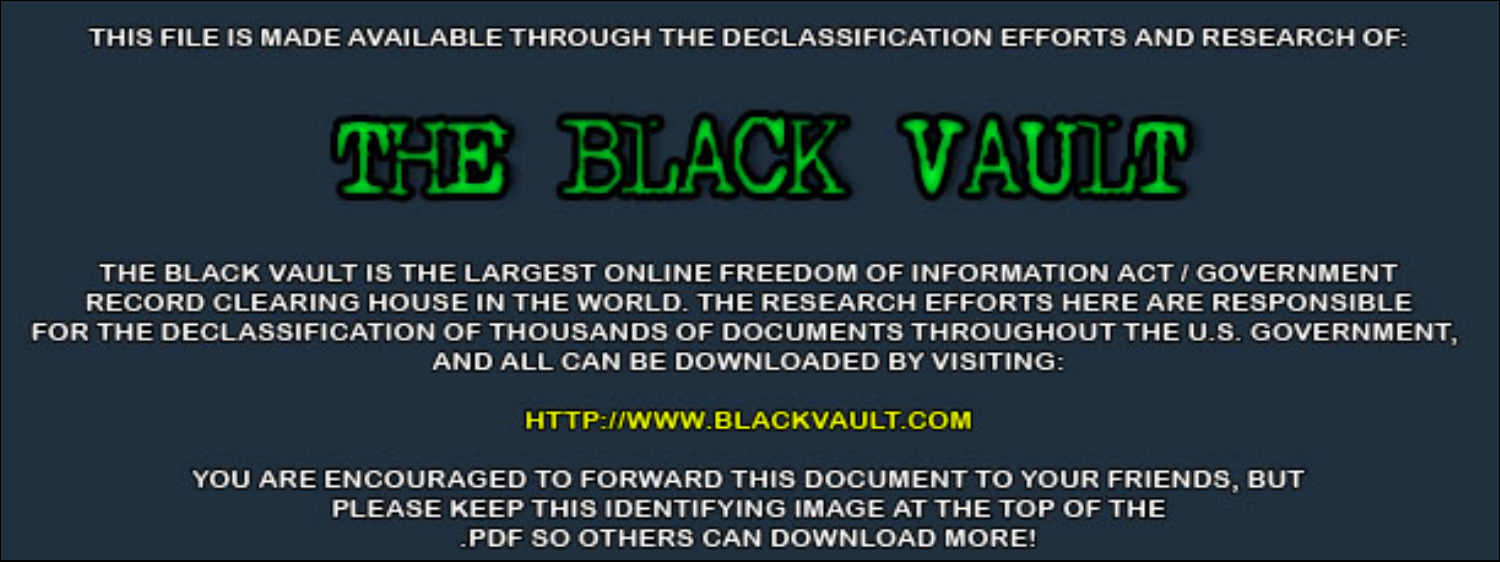# SECRET//COMINT/X1

# **Cryptologic Almanac 50th Anniversary Series**

### Six Decades of Second Party Relations

**TS**//SH. The terrorist events of 11 September 2001 dramatically illustrated the importance of SIGINT relationships with our Second Parties (the U.K., Canada, Australia, and New Zealand). Although we have tracked and reported worldwide terrorism for decades, its intelligence magnitude flared to an unprecedented brilliance within hours. New initiatives with our Second Parties, such as biweekly video teleconferences between both seniors and analysts, frequent TDYs focused on counter-terrorism, and more vigorous daily interaction highlight the accelerated cooperation.

When it comes to NSA and its Second Party partners pitching in during a crisis, it's what we've come to expect from each other. This tradition of intelligence sharing has deep and widespread roots that have been cultivated for more than half a century. During World War II, the U.S. Army and Navy each developed independent foreign SIGINT relationships with the British and their Dominions of Canada, Australia, and New Zealand. These relations evolved and continued across the decades, making critical contributions to our SIGINT successes throughout the Cold War. In late 1991 the dissolution of the Soviet Union forced a hesitant reevaluation and reshuffling of intelligence requirements. Relationships were less focused as targets became harder to identify, muddling attempts to articulate goals and directions. Despite this uncertain environment, the foundation of Second Party arrangements remained solid.

#### UNITED KINGDOM

(U) When you hear the term Second Party, your immediate thought might be "the British." And that's understandable. It was the monumental, joint cryptanalytic effort against the Axis cryptomachines in World War II that spawned heroes and feats of epic dimensions. Mention ENIGMA or PURPLE and eyes widen and pulses quicken. Both countries--and the free world--benefited tremendously from this relationship. The wartime cooperation grew into a formal reaffirmation of continued cryptologic ties in March 1946 with the signing of the British-U.S. (BRUSA) COMINT Agreement that better defined the degree and scope of postwar collaboration. By 1948 the British centralized intelligence organization, the London Signals Intelligence Centre (LSIC), had become the Government Communications Headquarters (GCHQ), a name we're familiar with today. The first exchange of liaison officers occurred in 1946 with the U.S. naming a U.S. liaison officer in London, and the British reciprocating with their Senior British Liaison Officer in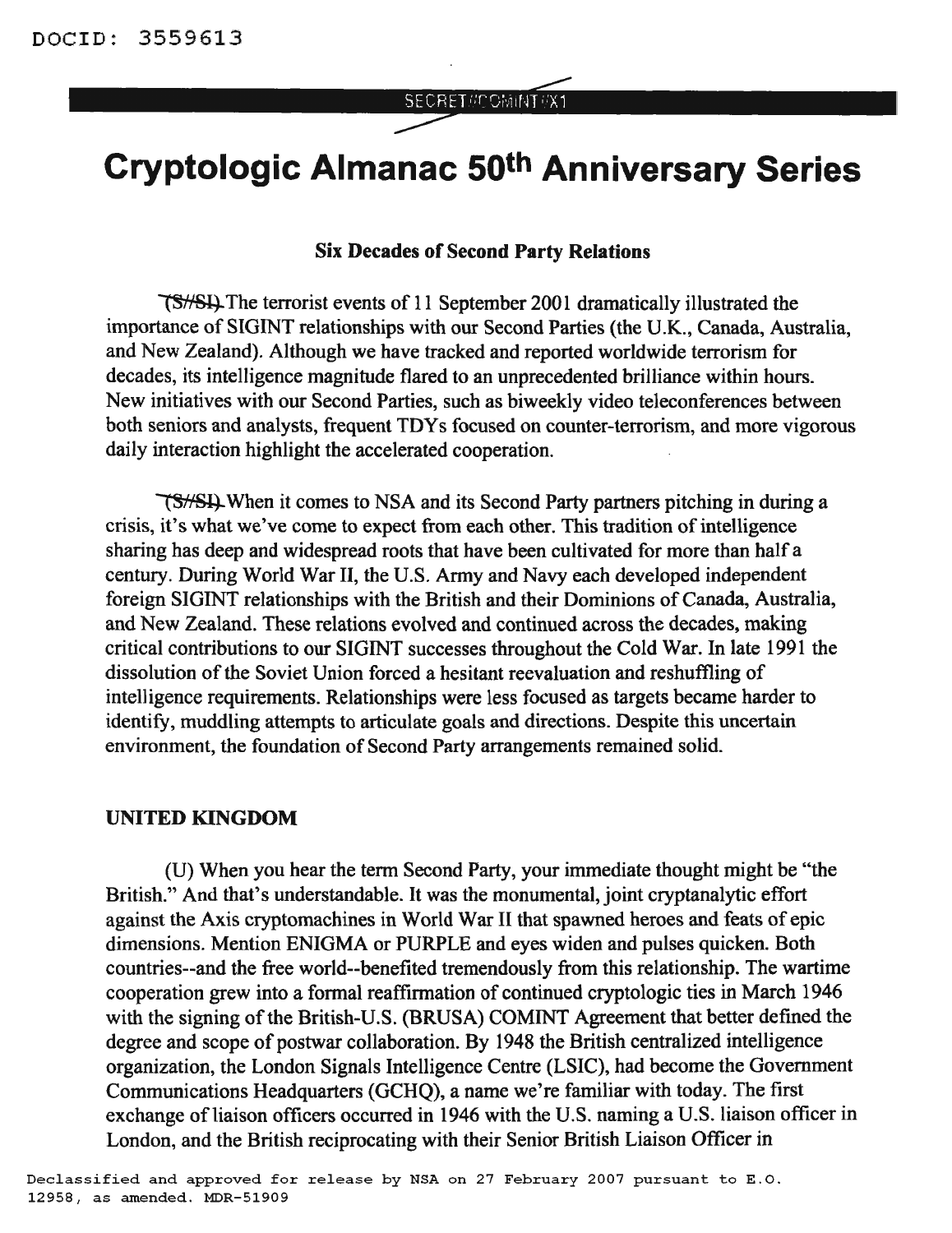Washington. These later evolved into the Special U.S. Liaison Officer London (SUSLOL) and the Senior U.K. Liaison Officer Washington (SUKLO).

(U) The U.S. COMINT Board (DSCIB; later, DSIB) mandated that the BRDSA relationship be shepherded by the Armed Forces Security Agency (AFSA) when AFSA arose in 1949. With the creation of NSA in 1952, this responsibility fell to DIRNSA, as did managing the other Second Party programs. BRUSA became UKUSA in 1954 at the behest of the British.

(D) Even though the U.S. services began ELINT collaboration with the U.K. in 1948, the D.S. lacked a single focal point for ELINT issues. It took ten years, but this shortcoming was addressed by the secretary of defense in NSCID 6 of 1958 when NSA became the central point for ELINT, as well as COMINT.

## **CANADA**

(U) Both the U.S. Army and Navy were working with the Canadian COMINT organization by 1942. As a point of historical interest, Herbert Yardley, who led the U.S. COMINT effort in the 1920s, assisted in the creation of Canada's COMINT entity. Like their American and British counterparts, the Canadians enjoyed much success during World War II.

"1€) Canada had been mentioned in the BRDSA Agreement of 1946 as a secondary player, but by the next year, Canada was lobbying to have her own SIGINT agreement with the U.S. within the existing framework of the North American defense treaties. Her perseverance paid off two years later when the U.S. and Canada signed the CANUSA Agreement of 1949. The essence was much like the earlier BRUSA Agreement. The first liaison exchanges between the two countries actually began in 1950, but NSA and Canada's COMINT organization swapped representatives in 1954, when SUSLO Ottawa (SUSLOO) and CANSLO Washington (CANSLOW) came into existence. The Communications Branch of the National Research Council (CBNRC), Canada's SIGINT functionary, was created in May 1964. The CBNRC became the Communications Security Establishment (CSE) under the Department of National Defence in 1975.

## AUSTRALIA

(D) The U.S. Navy Fleet Radio Unit Melbourne (FRUMEL) and the Australian Navy COMINT element were cooperating in early 1942. A combined U.S.-Australian COMINT organization, designated the Central Bureau (CB), was set up the same year to support General MacArthur's command in the Southwest Pacific. During most of the war, Colonel Abraham Sinkov, USA, led the CB. These endeavors proved highly successful in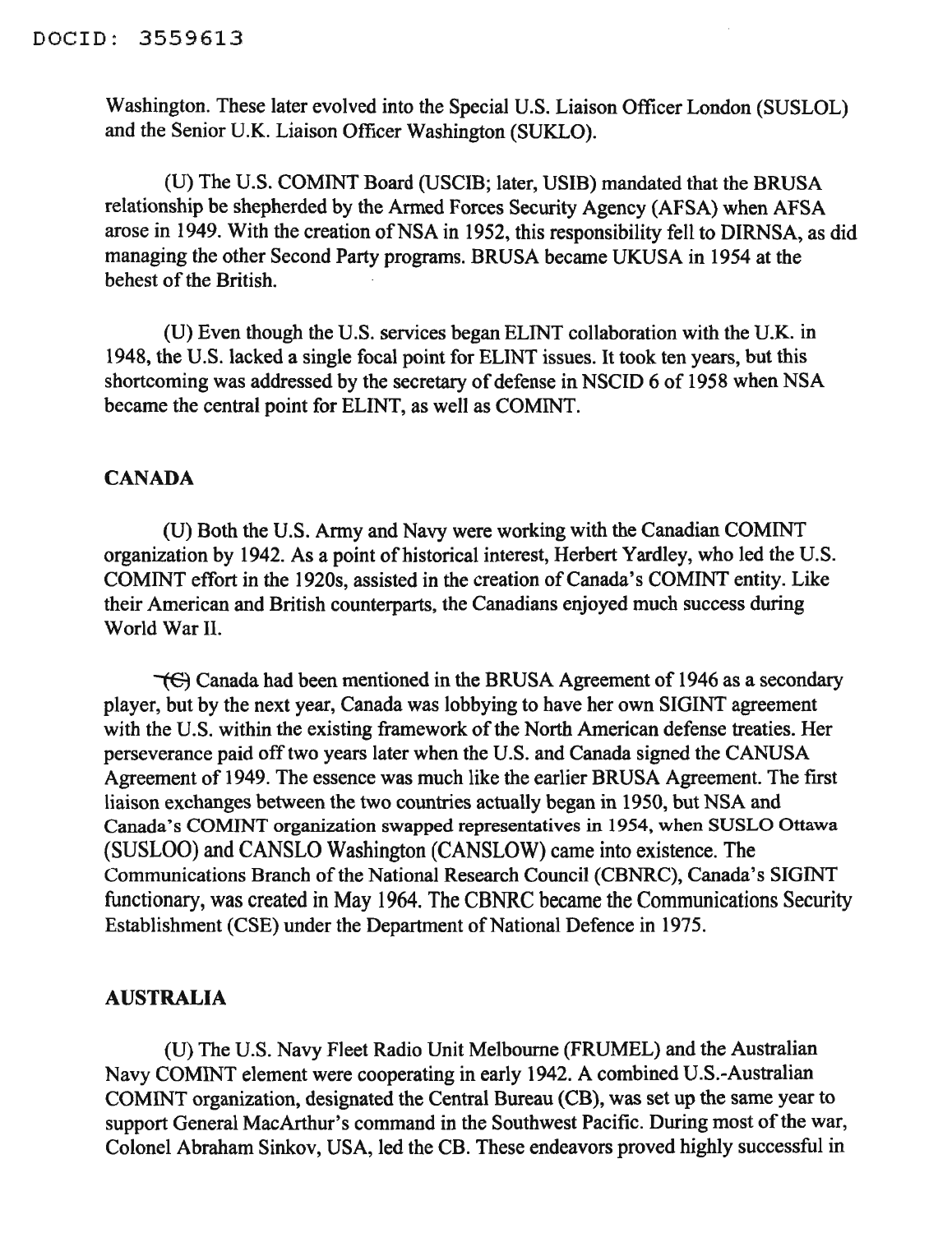exploiting Japanese communications, adding immeasurably to Allied victories in the Pacific.

(U) Australian military COMINT units were severely reduced after the war, and collaboration with U.S. military stopped. This void was filled in 1947 by the establishment of a British Commonwealth COMINT entity known as the Defence Signals Bureau (DSB). The first Australian director of DSB did not assume that position until 1950, but once there, he stayed. Ralph Thompson led the DSB for 27 years.

-ferBecause of Soviet spy scandals in Australia in 1947 and 1948, USCIB ceased intelligence sharing with the Australians. This prohibition lasted until 1952. Despite these stumbles, NSA met with DSB in September 1953 to consider a Second Party exchange program. There was no written agreement, but a modified BRUSA Agreement served as the model. A Special V.S. Liaison Officer Melbourne (SVSLOM) was assigned to DSB in 1954, followed the next year by an Australian liaison at NSA, designated the Australian SIGINT Liaison Officer Washington (AVSLOW). DSB became the Defence Signals Division (DSD) in 1964, and then in 1977, the Defence Signals Directorate. DSD relocated from Melbourne to Canberra, effecting an acronym change in January 1993 from SVSLOM to SUSLOC.

## NEW ZEALAND

(V) New Zealand provided a few military COMINT'ers to DSB after its fonnation in 1947. Despite its early cooperation with the V.K. and others in World War II, New Zealand did not create its own national SIGINT center until 1977. This organization was the Government Communications Security Bureau (GCSB). In March 1980 our DCI approved a Second Party arrangement with GCSB, and DSD tasking control of GCSB ceased. NSA's SUSLOM became responsible for field liaison with GCSB, but remained at DSD in Melbourne. The next step was for New Zealand to assign their first liaison, NZLO Washington (NZLOW), to NSA.

(U) Most of us remember when the New Zealand government forbade port calls by ships carrying nuclear weapons in 1985. When the government stood firm, many U.S. contacts at all government levels were halted or curtailed. On the SIGINT side, the policy did not splinter our relationship, but did precipitate a review by NSA of our shared interests. NSA's SVSLOM remained the field liaison, and the NZLOW stayed at NSA.

#### THE FUTURE

 $(8)$  As we've experienced, the world can change quickly. This requires greater